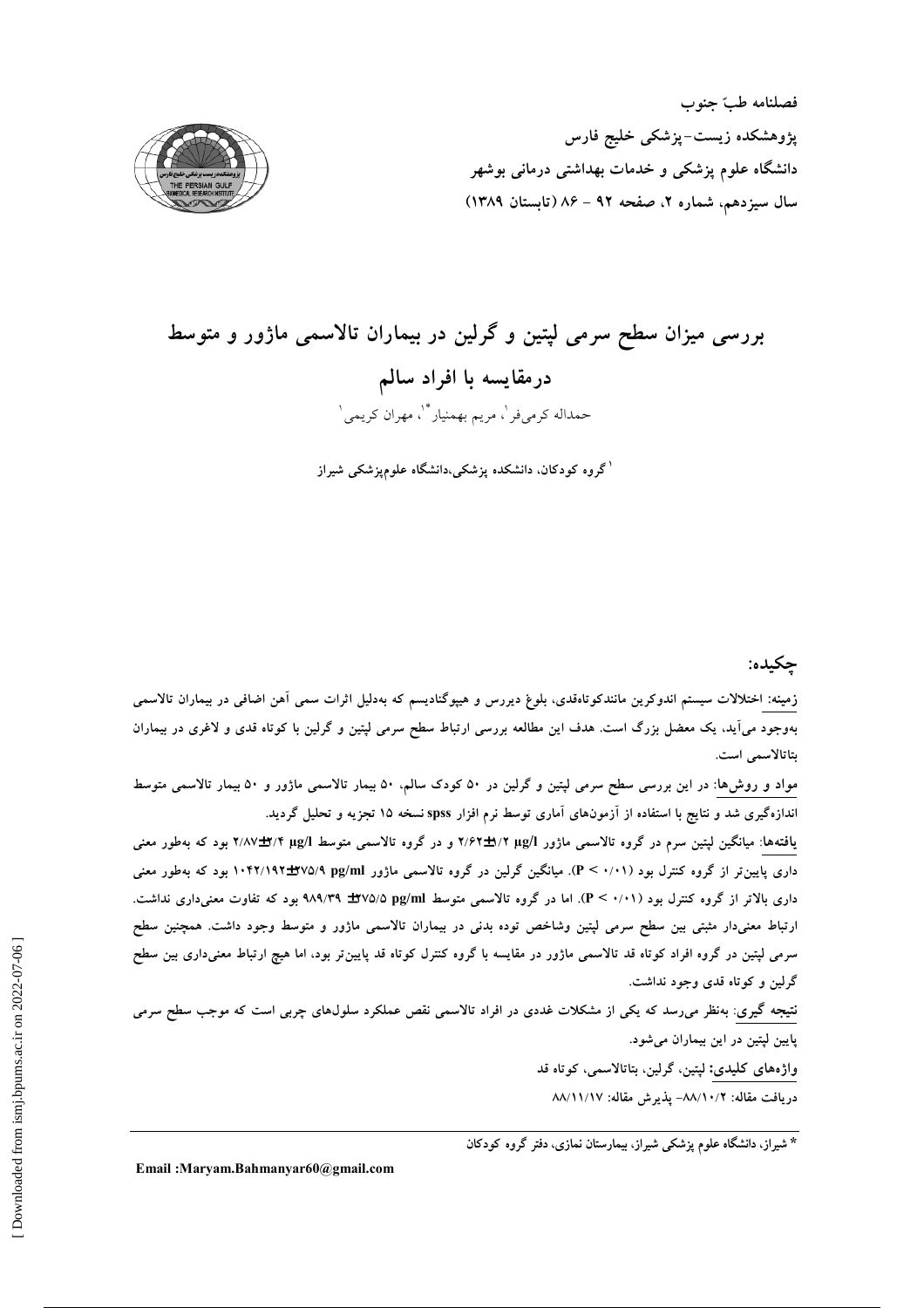لیتین سرم از نظر کمی در شبانه روز یک نوسان زمانی دارد و به این صورت که در ساعت ۲ صبح نقطه اوج ترشح لپتین است. غلظت لپتین در این زمان تقریباً ۲۰–۳۰ درصد بالاتر از میزان اندازهگیری شده در صبح یا اوایل بعدازظهر است (۵ و ۷).

غلظت لپتین در زنان بیشتر از مردان است و یک وابستگی سنی در بچهها و بزرگسالان دیده شده است. در هر دو جنس افزایش در غلظت لپتین با یک کاهش در غلظت گیرنده لیتین همراه است و گیرنده لیتین در زنها پایین تر از مردان میباشد (۷ و ۸). در افراد چاق غلظت لپتین بالا است ولی تجویز لپتین تأثیر محدودی را بر کاهش وزن نشان می۵هد که اطلاعات اخیر نشان دادهاند که شاید این اثر کم به خاطر مقاومت به لپتین باشد لاغری و کاهش بافت چربی باعث کاهش لیتین و آن هم باعث افزايش اشتها مى شود. لپتين باعث تحريک اینترفرون آلفا، اینترلوکین-۶ و اینترفرون گاما می شود كه باعث كاهش وزن و لاغرى مى شوند(۵ و ۶).

گرلین یک پپتید ۲۸ اسید آمینهای است که از معده ترشح میشود و باعث تحریک آزادسازی هورمون رشد میشود. سطح این هورمون قبل از غذا خوردن افزایش می یابد و بعد از آن کاهش می یابد (۹). البته اثر گرلین بر تحریک اشتها، نه برای ترشح هورمون رشد، نیازمند سالم بودن عصب واگ نیز میباشد (۱۰). تعداد زیادی از هورمونها سطح سرمی گرلین را تنظیم میکنند؛ از جمله 36-PYY3 که باعث کاهش گرلین و کاهش اشتها میشود (۱۱). گرلین علاوهبر کنترل اشتها، بر میزان خروجی گلوکز از کبد، میزان حساسیت به انسولین در بدن و تنظیم تکثیر سلولهای لیدیگ نیز نقش ایفا میکند. این پپتید همچنین در سیستم قلبی عروقی باعث اتساع عروقی و بهبودی

مقدمه

در حال حاضر لاغری و کوتاه قدی در افراد تالاسمی به یک معضل بهداشتی درمانی در کل دنیا تبدیل شده است. تالاسمی ماژور بهصورت یک کمخونی همولیتیک پیشرونده تظاهر میکند که بهدلیل تولید ناكامل هر دو ژن β گلوبين بهوجود مي آيد. بهدنبال آن بیمار دچار آنمی شدید، معمولاً هموگلوبین بین ۳ تا ۷ گرم در دسیلیتر، بزرگی شدید کبد و طحال و مشکلات شدید رشد میگردد. این بیماران معمولاً زیر ۲ سال نیاز به تزریق خونهای پیدریی برای ادامه زندگی مییابند. تالاسمی متوسط نیز، بیمارانی هستند که دچار موتاسیون در ژن  $\beta$  گلوبولین شدهاند ولی قادر به حفظ هموگلوبین در محدود gr/dl ۰-۶ میباشند و بهجز در شرایط خاصی مانند بروز عفونت و یا جراحی، نیاز به تزریق مکرر خون ندارند (۱ و ۲). اختلالات سیستم اندوکرین بهطور مثال کوتاهی قد، بلوغ دیررس و هیپوگنادیسم بهدلیل اثرات سمی بار اضافی آهن در بیماران تالاسمی یک معضل بزرگ است که این نقایص در این بیماران به دلیل اختلالات سيستم اندوكرين مي باشد (٣).

لیتین یک پلی پیتید ۱۶ کیلودالتونی است که ۱۶۷ اسید آمینه دارد (۴). این هورمون بهوسیله سلولهای چربی ترشح می شود و نقش مهمی در حفظ وزن بدن در دراز مدت دارد؛ بهطوری که با اثر بر روی هیپوتالاموس باعث کاهش اشتها و افزایش مصرف انرژی میگردد. لپتین سبب جلوگیری از بروز نوروپپتید Y میگردد که این نوروپپتید محرک اشتها است و همچنین بساعث بروز هورمون محرک ملانوسیتی گاما (γMSH)<sup>\</sup> می شود که باعث کاهش اشتها از طريق هيپوتالاموس مي گردد (۵ و ۶). غلظت

<sup>&</sup>lt;sup>1</sup> Melanocyte Stimulating Hormone Gamma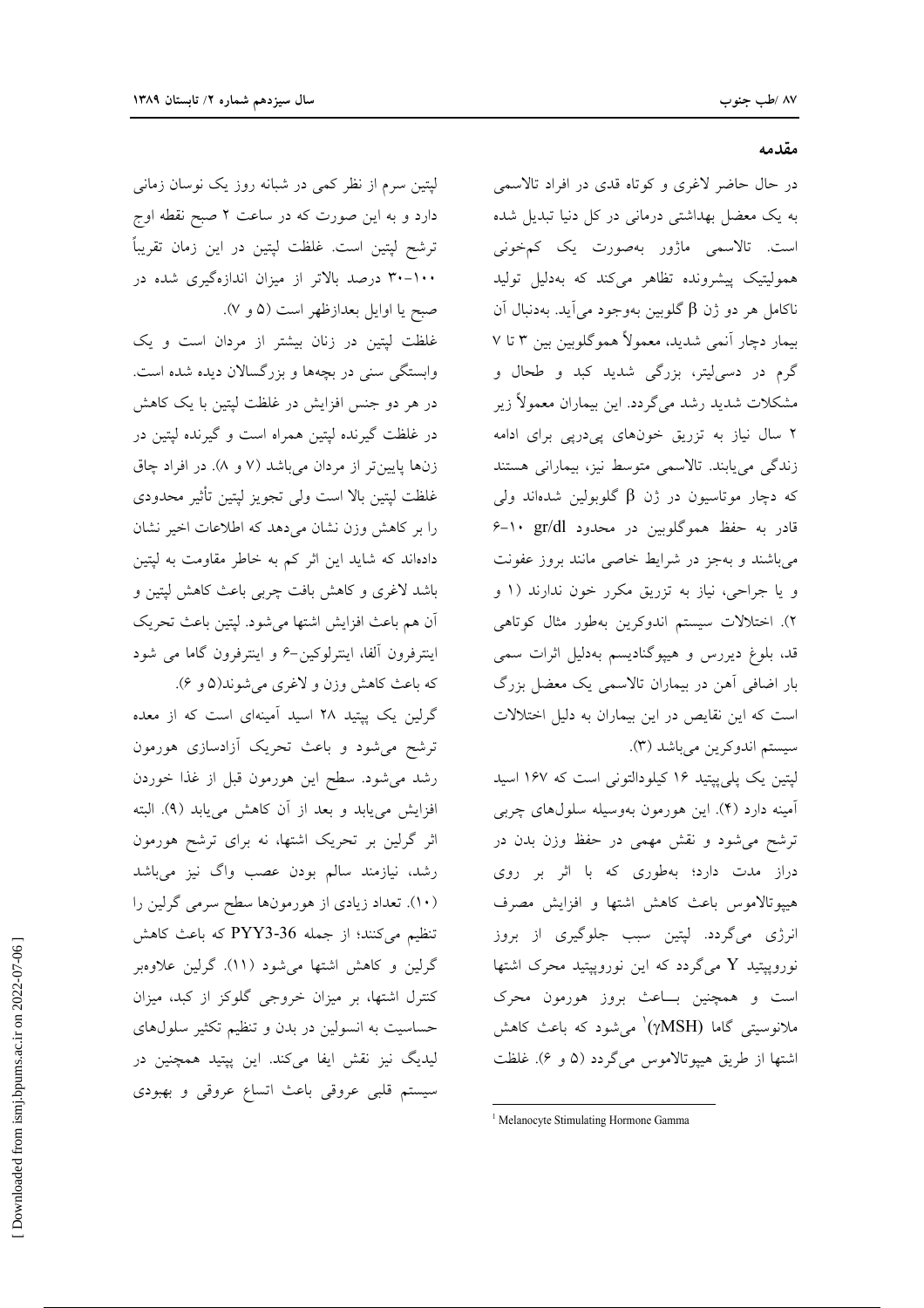انقباض بطن چپ و افزایش ظرفیت تحمل ورزش در بیمارانی که نارسایی قلب چپ دارند، می شود (١٢). در سالهای اخیر اثر گرلین بر هموستاز گلوکز در بدن و نقش آن در عملکرد ذهن و حافظه و حرکت دستگاه گوارش نیز جلب نظر کرده است (۱۳). این هورمون به عنوان یک عامل محرک خوردن و افزایش وزن شناخته شده است که نقش بسزایی در تنظیم هوموستاز بدن دارد. بههمین دلیل این ایده ایجاد شده است که شاید تجویز گرلین در سوء تغذیه و اختلالات مزمنی که باعث کاهش وزن شده، مؤثر باشد (١٣).

این مطالعه با هدف مشخص نمودن ارتباط احتمالی بین لپتین و گرلین و اثرات بیماری تالاسمی متوسط و تالاسمی ماژور مثل کوتاهی قد و لاغری انجام می شود تا در صورت رابطه معنی داری بتوان در آینده با استفاده هورمون نوتركيب لپتين وياگرلين زندگي اين بيماران را دستخوش تحول نمود.

# مواد و روش کار

این مطالعه مقطعی پس از تأیید توسط کمیته اخلاق معاونت پژوهشی دانشگاه علومپزشکی شیراز در فاصله زمانی تیر ماه سال ۱۳۸۷ تا مرداد ماه سال ١٣٨٨ در بيمارستان نمازي شيراز انجام شد. در اين مطالعه تعداد ۵۰ نفر از بیماران تالاسمی متوسط که به درمانگاه مطهری شیراز مراجعه میکردند و ۵۰ نفر از بیماران تالاسمی ماژور که به بخش تالاسمی بیمارستان دستغیب شیراز مراجعه میکردند، به روش نمونهگیری چند مرحلهای تصادفی انتخاب شدند. ۵۰ نفر از دانش[موزان سالم فاقد بيمارى تالاسمى ماژور يا متوسط مدارس مناطق چهارگانه شیراز نیز بهطور تصادفی به عنوان گروه کنترل انتخاب گردیدند. افراد گروه کنترل از لحاظ سن و جنس با افراد دو گروه

دیگر همگون گردیدند. به تمامی افراد که واجد شرایط بودند رضایتنامه جهت رضایت والدین داده شد و فرم رضایت قبل از انجام مطالعه از بیماران و گروه كنترل گرفته شد.

متغیرهای بکار رفته در این مطالعه کمی بودند که شامل جنس، سن، قد، وزن، شاخص توده بدني(BMI)<sup>۲</sup>، ميزان ليتين، گرلين، هموگلوبين و فريتين سرم بود. قد كودكان با قدسنج (Stadiometer) و وزن آنها با ترازوی سکا اندازهگیری شد وشاخص توده بدنی (BMI) با تقسیم وزن بر حسب کیلوگرم بر مجذور قد بر حسب متر محاسبه گردید. مقدار شاخص BMI کمتر از صدک ۵ برای سن (۱۴) به عنوان کم وزنی و مقدار شاخص قد کمتر از صدک ۵ برای سن به عنوان کوتاهی قد در نظر گرفته شد. یک معرفینامه به بخش تحقیقات غدد بیمارستان نمازی جهت گرفتن نمونه خون به شرکتکنندگان در این بررسی داده شد و همچنین آخرین نتایج آزمایش هموگلوبین و فریتین بیماران توسط پژوهشگر ثبت گردید.

۵سی سی خون بدون اضافهکردن أنتبی کواگولان از بیماران ساعت ۸ صبح ناشتا در مرکز تحقیقات غدد نمازی گرفته میشد. نمونهها با سرعت ٢٠٠٠-٢٠٠٠ به مدت ١۵ دقیقه سانتريفيوژ مى شدند وسرم جدا شده در ٧٠-درجه سانتمیگراد نگهداری می شد. سپس سطح سرمی لپتین توسط کیت لپتین که از شرکت DRG کشور آلمان تهیه شده بود به روش راديوايمونواسي (RIA) ومقدار كل گرلين انسانی سرم نیز توسط کیت گرلین تهیه شده از همان شرکت به روش الیزا انجام شد.

<sup>&</sup>lt;sup>2</sup> Body Mass Index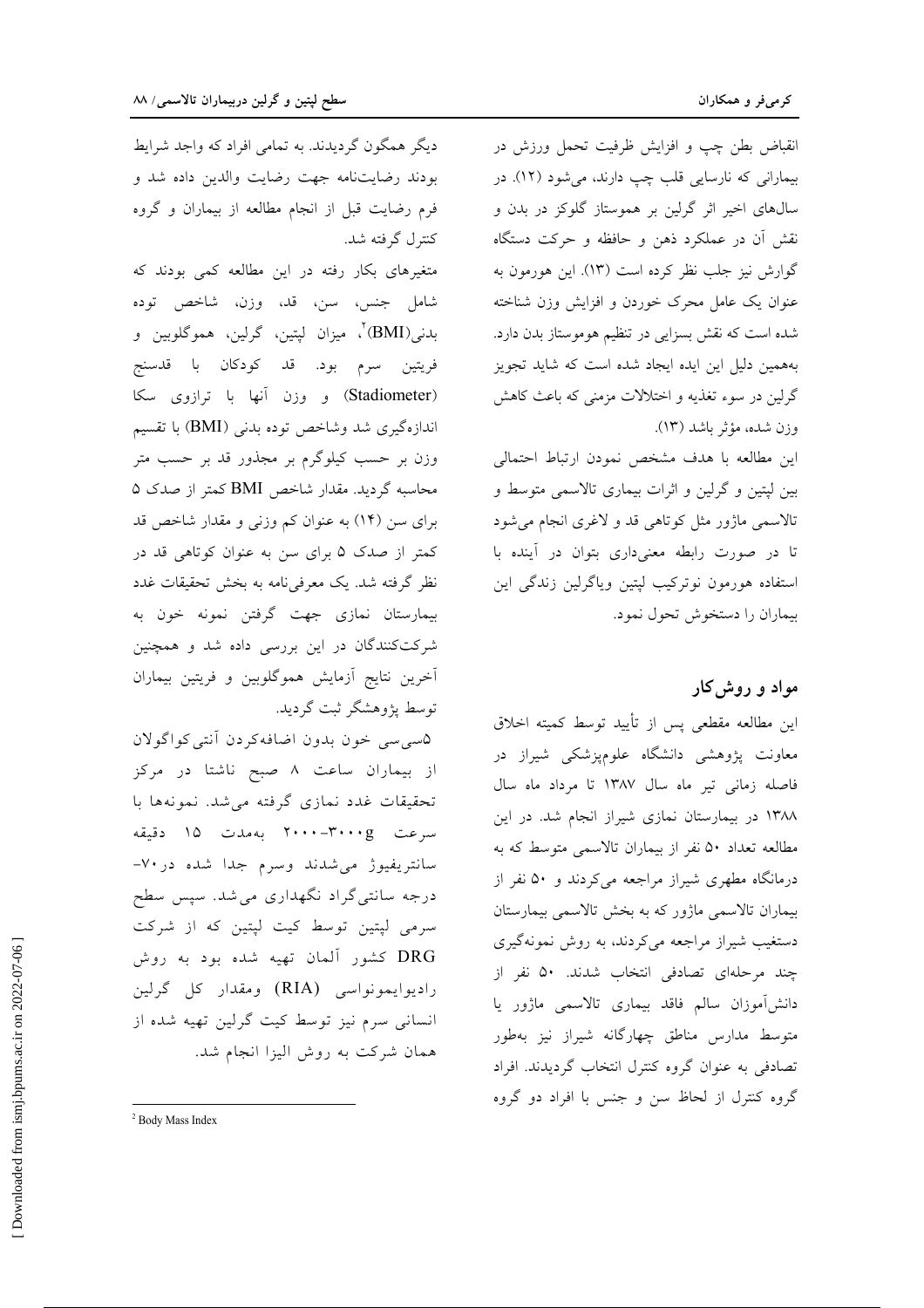برای ارتباطسنجی در متغیر کیفی از آزمون کایاسکور استفاده شد و برای بررسی ارتباط بین گرلین با BMI و لیتین با BMI در گروههای مختلف با کنترل سن از آزمون ضریب همبستگی جزیی<sup>۳</sup> استفاده شده است. برای مقایسه یک متغیر کمی در بیش از دو گروه نیز از آزمون تحلیل واریانس یکطرفه<sup>٤</sup> و برای مقایسه آزمون زوجی از LSD° استفاده شد. برای مقایسه BMI در ۳ گروه با کنترل متغیر مخدوش کننده سن، از آزمون تحلیل کوواریانس<sup>٦</sup> استفاده شد. ضمناً آزمونهای آماری توسط نرمافزار SPSS نسخه ١٥ انجام شد (SPSS Inc, Chicago, IL) و ۰/۰۵ به عنوان سطح معنى دارى درنظر گرفته شد.

#### يافتهها

در مجموع ۵۰ بیمار مبتلا به تالاسمی ماژور با میانگین (± انحراف معيار) سني ۴/۲۷±۱۴/۲۲ سال، شامل ۲۴ نفر مؤنث (۴۸درصد) و ۲۶ نفر مذکر (۵۲درصد)، ۵۰ بیمار مبتلا به تالاسمی متوسط با میانگین سنی ۴/۸±۱۴/۰۸ سال شامل ۲۱ نفر مؤنث (۴۲درصد) و ۲۹ نفر مذکر (۵۸ درصد) و ۵۰ نفر گروه کنترل سالم با میانگین سنی ۲/۰۳±۱۵/۵ سال شامل ۲۰ نفر مؤنث (۴۰درصد) و ۳۰ نفر مذکر (۶۰درصد) بودند. از تعداد ۱۵۰ نفر کودک مورد مطالعه که در گروههای تالاسمی ماژور (گروه ۱)، تالاسمی متوسط (گروه ۲) و سالم (گروه ۳) تقسیمېندي شدند، ۱۹ نفر (۳۸درصد) در گروه اول، ۱۷ نفر (۳۴ درصد) در گروه دوم و ۱۰ نفر (۲۰ درصد) در گروه سوم دچار کم وزنی بودند که اختلاف معنیداری بین درصد کم وزنی در گروههای ۱ و ۲ با گروه ۳

مشاهده شد (P< 0/05). درصد کو تاه قدی در گروه تالاسمی ماژور ۵۸ درصد، در گروه تالاسمی متوسط ۲۳ درصد و در افراد سالم ۱۴ درصد بود که اختلاف معنی داری بین گروه ۱ و ۲ با گروه ۳ دیده شد ( P< 0/001) (جدول ۱).

میـــــــانگین سطح لپتین در گــــروه تالاسمی ماژور ۲/۶±۱/۲ میکروگرم بر لیتر، در گروه تالاسمی متوسط ۲/۴±۲/۴ میکروگرم بر لیتر و در گروه سالم ۹/۲±۲/۹ میکروگرم بر لیتر بود. سطح لپتین در گروه ۱ و ۲ از گروه ۳ واضحاً کمتر بود که بنا به آزمون آنالیز واریانس یک طرفه اختلاف معنىدار بود (P<0/001) (جدول ۱). میانگین سطح گرلین در گروه تالاسمی ماژور ۲۷۵/۹±۲۷۵/۹ پیکوگرم بر میلی لیتر بود که اختلاف معنیداری با گروه سالم ۳۸۴/۳±۸۷۶/۹۲ پیکوگرم بر میلی لیتر داشت(P<0/01) و سطح گرلین در تالاسمی متوسط ۹۸۹/۳۹±۲۷۵/۵ پیکوگرم بر میل<sub>م</sub>لیتر بود که با توجه به آزمون آناليز واريانس يكطرفه اختلاف معنى داری با گروه ۱ و ۳ مشاهده نداشت (جدول ۱).

همچنین آنالیز کوواریانس برای مقایسه میانگین BMI در سه گروه مورد مطالعه با کنترل سن انجام شده است که میانگین BMI در گروه تالاسمی ماژور ۲/۷+۵±۱۷/۰۵، در گروه متوسط ۲/۶±۱۷/۸۷ و در گروه سالم ۲/۷±۱۹/۲۲ بود که تفاوت بین گروه ۱ و ۳ و گروه ۲ و ۳ معنی ار بود (P<0/001) و BMI افراد تالاسمی ماژور و متوسط واضحاً از افراد سالم كمتر بود (جدول١). بنا به آزمون ضریب همبستگی جزئی هیچ ارتباط معنیداری بین سطح سرمی گرلین و BMI مشاهده نشد. ولی بین سطح سرمی لپتین و BMI با کنترل سن در گروه اول با ۰/۰۰۴ > P، در گروه دوم با ۰/۰۰۲ >P و در گروه سوم با P < ۰/۰۰۱ ارتباط معنىدارى مشاهده شد، به اين صورت که با کاهش BMI میزان لیتین نیز کاهش یافت.

<sup>&</sup>lt;sup>3</sup> Partial Correlation

<sup>&</sup>lt;sup>4</sup> One Way ANOVA

<sup>&</sup>lt;sup>5</sup> Least Significant Difference

<sup>&</sup>lt;sup>6</sup> ANCOVA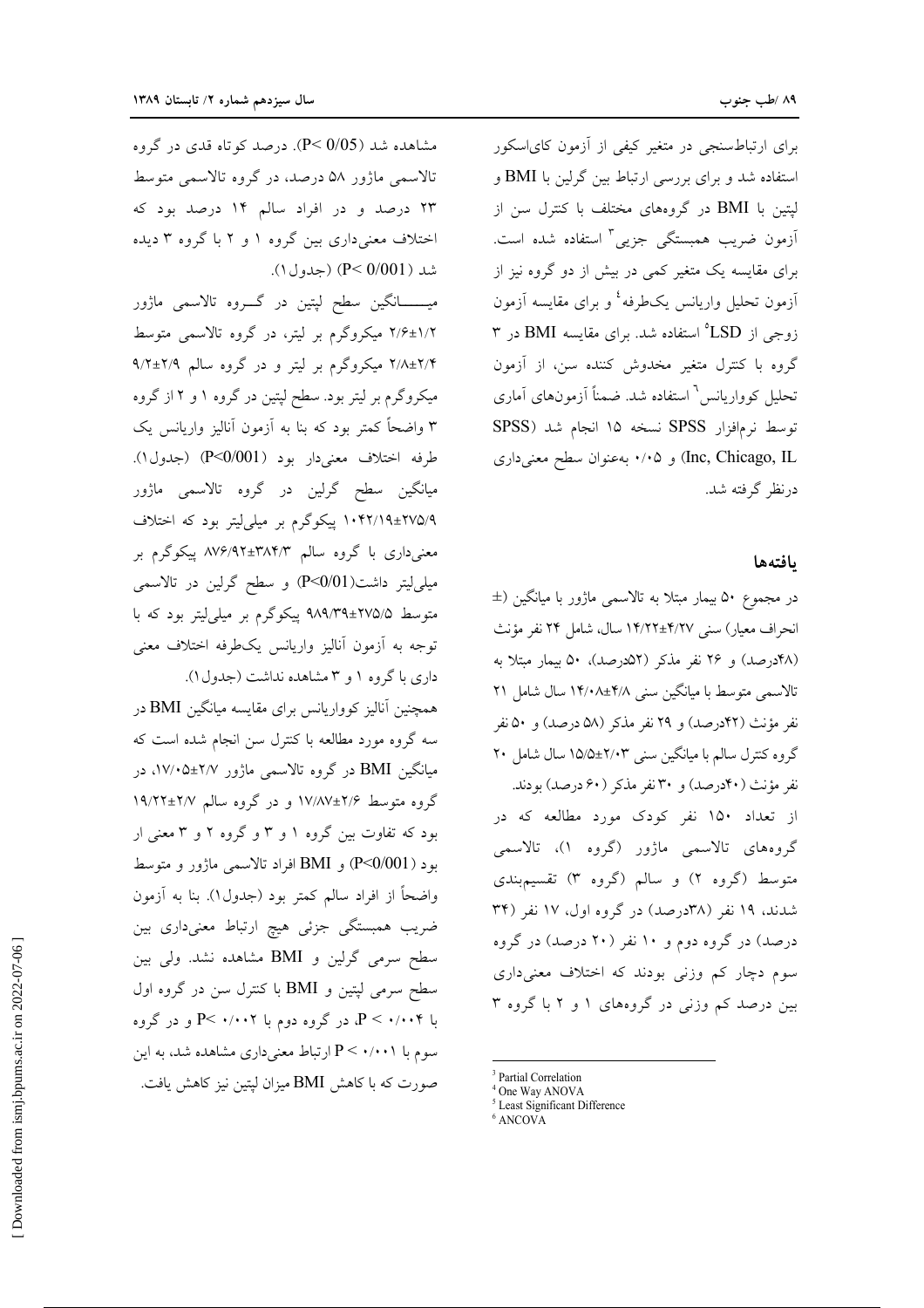| کوتاه قد<br>درصد(تعداد)         | کم وزن<br>در صد(تعداد)  | گرلين<br>(pg/ml)                                                | لپتين<br>$(\mu g/I)$ | نمايه توده بدنى<br>(kg/m <sup>2</sup> ) | سن<br>(سال)                                                  | گروه          |
|---------------------------------|-------------------------|-----------------------------------------------------------------|----------------------|-----------------------------------------|--------------------------------------------------------------|---------------|
| $(79)$ $7.01$                   | $(19)$ $/57$            | $1.477/19 + YVQ/9$                                              | $Y/5Y \pm 1/Y$       | $1V/\cdot \Delta \pm Y/V$               | 14/77± 4/7                                                   | تالاسمى ماژور |
| $(10)$ $7.7$                    | $(1V)$ $/7$             | $919/T9+7V0/0$                                                  | $Y/AV \pm Y/Y$       | IV/AV±Y/۶                               | $\{\check{\mathbf{r}}\cdot\mathbf{r}+\mathbf{r}\}\mathbf{r}$ | تالاسمى متوسط |
| $(V)$ $/$ $\uparrow$ $\uparrow$ | $(1 \cdot )$ $/5 \cdot$ | $\Lambda V \hat{z}/9 \hat{z} \pm \Gamma \Lambda \hat{y}/\Gamma$ | $9/77 \pm 7/9$       | $19/77 \pm 7/ V$                        | $10/0+7/17$                                                  | افراد سالم    |

جدول۱) میانگین و انحراف معیار، درصد و تعداد متغیرهای کمی در بیماران تالاسمی ماژور،متوسط و افراد سالم

تالاسمی ماژور و ۱۳۸ نفر سالم جهت بررسی سطح سرمی لپتین انجام شده (١۵)، به این نتیجه رسیدند که سطح سرمی لپتین در بیماران تالاسمی ماژور مذکر(۱/۲۳±۲/۶۹ میکروگرم بر لیتر) در مقابل گروه کنترل(۲/۷۱±۶/۸۶ میکروگرم بر لیتر) (P<۰/۰۰۰۵) و در افراد تالاسمی ماژور مؤنث (۲/۹±۴/۳۷ میکروگرم بر لیتر) در مقابل افراد نرمال (۵/۲+۹/۳۷ میکروگرم بر لیتر) تفاوت معنیداری وجود دارد (P < · / •۵). همچنین در مطالعهٔ دیگری که در آتن بر روی ۴۰ بیمار تالاسمی ماژور انجام شد، به این نتیجه رسیدند که سطح سرمی لپتین در بیماران تالاسمی ماژور پایینتر از افرادسالم است (۱۶).

با توجه به نتيجه مطالعات گذشته و مطالعه كنوني، ارتباط قوى بين لپتين سرم و BMI وجود دارد و همچنین میزان لپتین سرم در افراد تالاسمی پایینتر از حد طبیعی است. بنظر می رسد که سلولهای چربی بیماران تالاسمی قادر به تولید لپتین کافی نمیباشد. شاید بهدلیل رسوب آهن در سلولهای چربی این مشکل ایجاد می شود. بنابراین می توان نتیجه گرفت که نقص عملکرد در بافت چربی را می توان بهعنوان یک نقص اندوکرین در افراد تالاسمی درنظر گرفت و یا

هیچ ارتباط معنیداری بین سطح سرمی گرلین و کوتاه قدی  $T$  در هر سه گروه مشاهده نشد. همچنین با توجه به آزمون تست یک ارتباط معنیداری بین سطح سرمی لپتین و کوتاه قدی در گروه تالاسمی ماژور مشاهده شد (P<۰/۰۳) که این نتیجه بیانگر این است که در گروه تالاسمی ماژور افراد کوتاه قد سطح سرمی لپتین پایینتری دارند. ولی هیچ ارتباطی در گروه ۲ و ۳ بین سطح لپتین و کوتاهی قد مشاهده نشد. میانگین سطح سرمی فریتین در گروه اول .۱۹۵۵/۷۶ ng/L و در گـــروه دومD۳۲ ng/L بود که این اختلاف معنیدار بود و واضحاً سطح سرمی فریتین در تالاسمی ماژور از تالاسمی متوسط بالاتر بود (P<۰/۰۰۱).

#### ىحث

در این مطالعه با توجه به درصد کوتاهی قد نتیجه می گیریم میزان کوتاهقدی در افراد تالاسمی بیشتر از افراد سالم است و میـانگین سطح لپتین بهطور واضحی در افراد تالاسمی ماژور و متوسط از افراد سالم کمتر میباشد. همچنین در گروه تالاسمی ماژور با کوتاهی قد سطح سرمی لپتین پایینتر از افراد با قد طبیعی بود و ارتباط معنیداری بین کوتاهی قد و سطح سرمي لپتين مشاهده شد.

درمطالعهای که در سال ۱۹۹۹ بر روی ۱۶۲ بیمار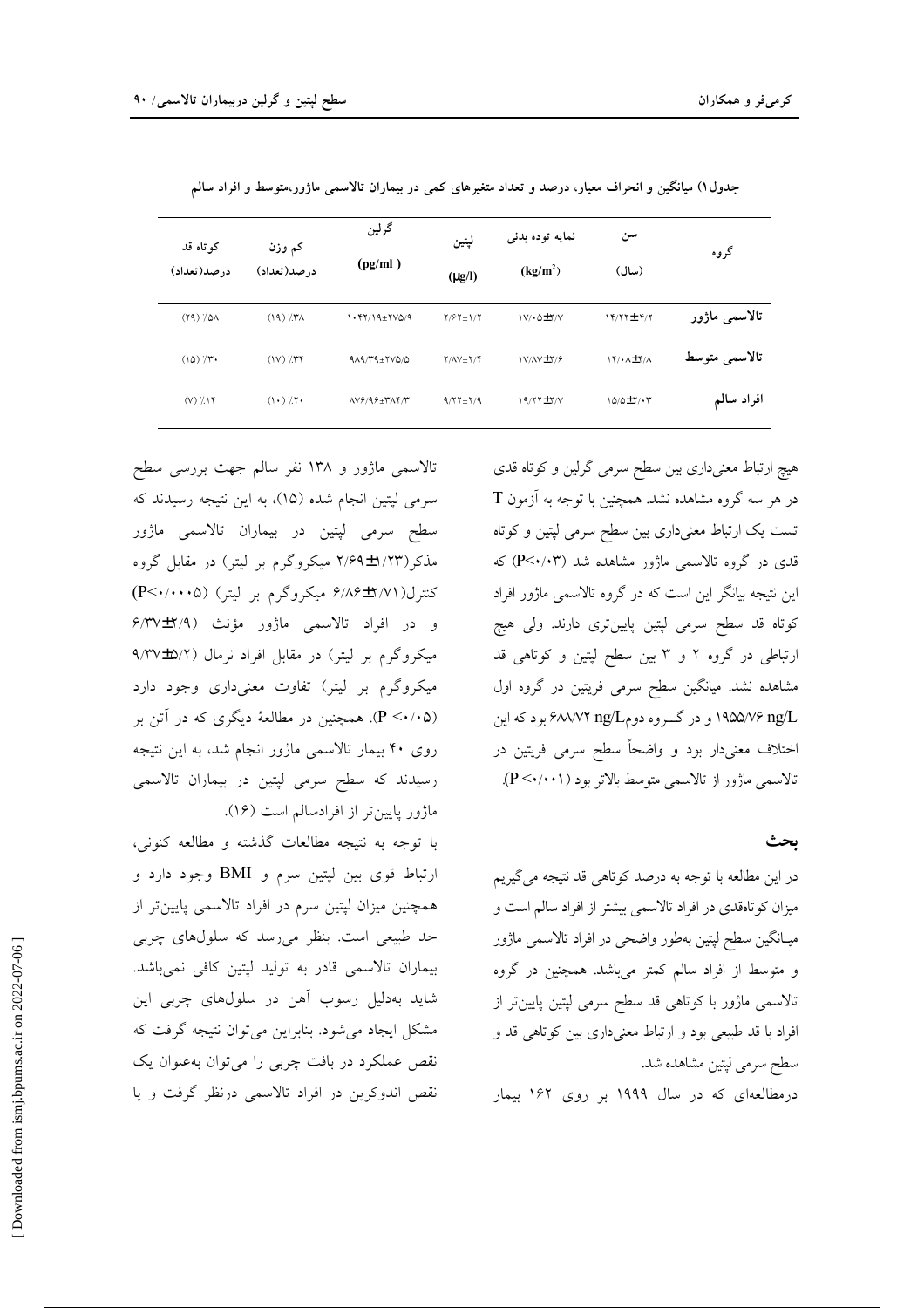هر چه فرد لاغرتر باشد و بافت چربی کمتری داشته باشد توانایی تولید لپتین پایینتری دارد (۱۵). طبق تحقیقات انجام شده، علل متعددی برای کوتاه قدی در بيماران تالاسمي وجود دارد؛ از آن جمله مي توان به هييوتيروئيديسم، هييوياراتيروئيديسم (١٧ و ١٨)، نارسایی آدرنال (١٩) و نقص عملکرد یانکراس (٢٠) اشاره کرد. با توجه به این که ارتباط مستقیمی بین کوتاه قدی و سطح پایین لپتین در افراد تالاسمی ماژور مشاهده شد، شاید بتوان گفت که یکی از علل مؤثر در کوتاه قدی این افراد لپتین پایین باشد که نیاز به مطالعات بیشتری در آینده دارد.

در مطالعهای که در سال ۲۰۰۶ در ترکیه توسط کام دان (Camurdan) و همکاران روی ۱۷ کودک با تأخیر رشد سرشتی، ۱۹ نفر با کوتاه قدی فامیلی و ۱۱ كودك سالم انجام شد (٢١)، سطح سرمي گرلين، IGF-1 و IGFBP-3 را اندازه گرفتند و به این نتیجه رسیدند که سطح سرمی گرلین در گروه افراد با کوتاهی قد فامیلی در مقایسه با گروه کنترل بالاتر است. ولي با توجه به مطالعات گذشته به نظر مي رسد که قد و وزن یک معیار مستقل از گرلین است (۲۱). با توجه به نتایج بدست آمده در این مطالعه دیده شد که سطح گرلین نقشی در کوتاهی قد بازی نمیکند و نتیجه گرفتند که در این بیماران ارتباط منفی بین وزن

sensing pathway regulates leptin gene expression in muscle and fat. Nature 1998; 393: 684-8.

- 5.Skleton JA, Rudolph CD. Overweight and obesity. In: Kleigman RM, Behrman RE, Jenson HB, editors. Nelson textbook of pediatric. 18th ed. Philadelphia: W.B Saunders, 2007, 232-41.
- 6. Ebbeling CB, Fledman HA, Osganian Sk, et al. Effects of Decreasing Sugar-Sweetened Beverage Consumption on Body Weight in Adolescents: A Randomized, Controlled Pilot

و قد و سطح گرلین وجود دارد، این نسبت معکوس بهدلیل یک پاسخ جبرانی گرلین به کوتاهی قد می باشد. در مطالعه ما نیز هیچ ارتباطی بین کوتاهی قد و گرلین بدست نیامد که مشابه مطالعات گذشته است. در مطالعهٔ دیگری که در چین توسط زو (Zou) و همکاران بر روی ۱۱۷ بیمار کوتاه قد بهدلیل کمبود هورمون رشد، ۸۱ بیمار دچار کوتاهی قد ایدیوپاتیک و ۱۲۵ کودک سالم جهت بررسی سطح سرمی گرلین و بررسی پلیمورفیسم ژن ghrelin/obestatin انجام شد (۲۲)،به این نتیجه رسیدند که سطح سرمی گرلین در بیماران با کمبود هورمون رشد بهطور قابل توجهی پایین تر از گروه کنترل بود که می تواند بیانگر این موضوع باشد که گرلین نقش مهمی در ترشح هورمون رشد و کنترل رشد دارد.

در این مطالعه با توجه به میانگین سطح سرمی گرلین در هر سه گروه می توان بهاین نتیجه رسید که میزان سطح سرمی گرلین در گروه تالاسمی ماژور بیشتر از گروه سالم است و هیچ اختلاف معنیداری بین گروه ۔<br>تالاسمی متوسط و گروہ سالم مشاہدہ نشد که این افزایش سطح گرلین در گروه تالاسمی ماژور شاید بهدلیل پاسخ جبرانی گرلین به کاهش رشد باشد و یا شاید در این بیماران یک مقاومت نسبی به گرلین وجود دارد كه باعث افزايش سطح آن شده است (٢١).

## **References:**

- 1. Weatheral DJ, Clegg JD. The Thalassaemia Syndromes. 4th ed. Oxford: Blackwell Scientific, 2001, 475-6.
- 2. Wainscoat JS, Thein SL, Weatherall DJ. Thalassaemia intermedia. Blood Rev 1987; 1: 273-9.
- 3.Kattamis CA, Kattamis AC. Management of thalassemias: growth and development, hormone substitution. vitamin supplementation, and vaccination. Semin Hematol 1995; 32: 269-79.
- 4. Wang J, Liu R, Hawkins N, et al. A nutrient-